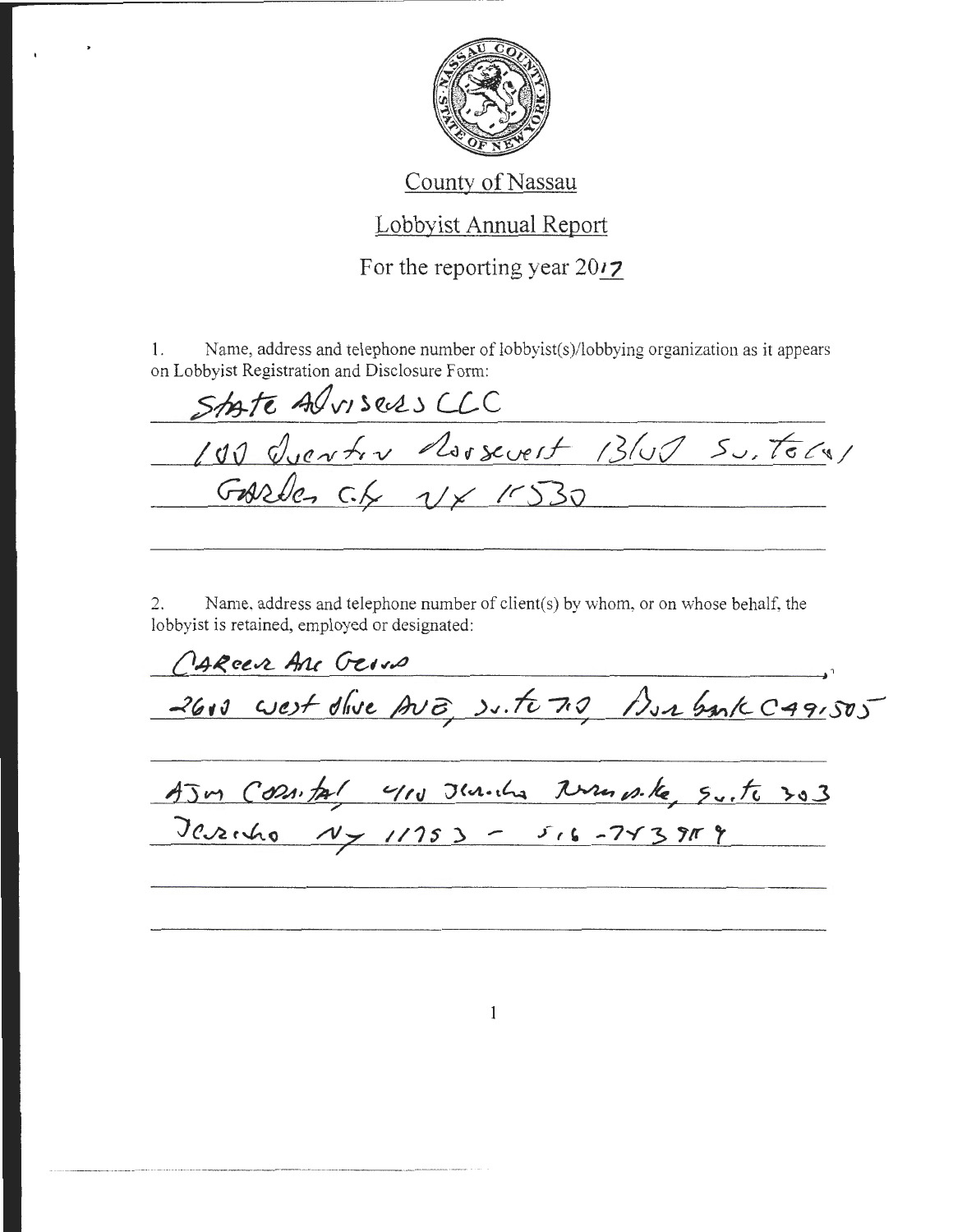3. A description of the subject or subjects on which each lobbyist retained, employed or designated by such client has lobbied:

Contracts with Nassur County 4. Names of the persons and agencies before which such lobbyist has lobbied: **lexith Commissioner** County Eperatre's Office Legislative leaders 5. List below amounts for any compensation paid or owed to the lobbyist during the prior year for the purposes of lobbying. Such amounts shall be detailed as to amount, to whom paid

and for what purpose.

Amount Details

- ئى\_  $6,000$ 

AJ an Capital

2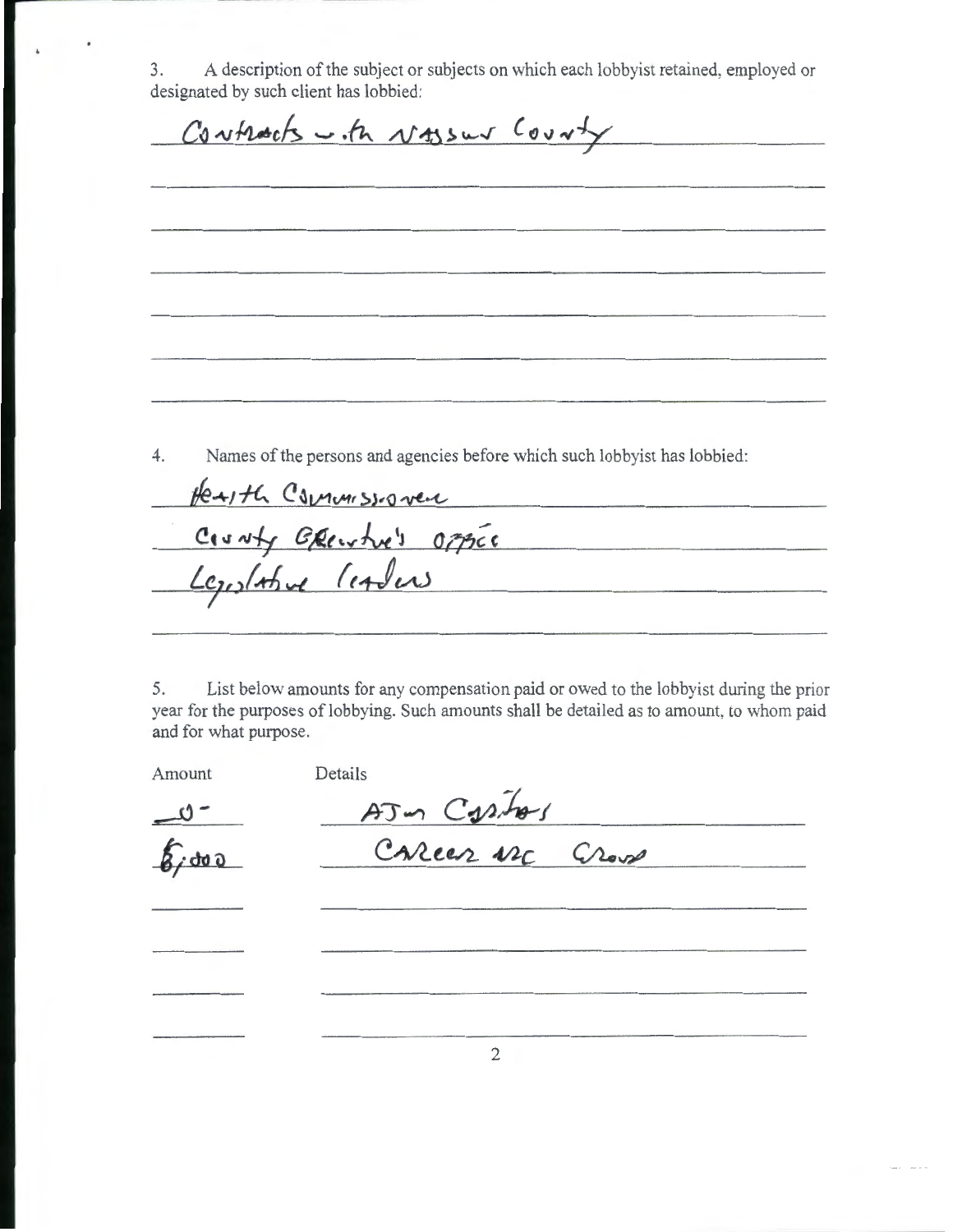| 6.                       | List below the cumulative total amounts earned for lobbying throughout the year:<br>6,000 |
|--------------------------|-------------------------------------------------------------------------------------------|
| $\overline{\phantom{0}}$ |                                                                                           |

7. List below the expenses incurred or expensed by lobbyist for the purpose of lobbying:

. .

I

| Amount | Details |
|--------|---------|
|        |         |
|        |         |

-

3